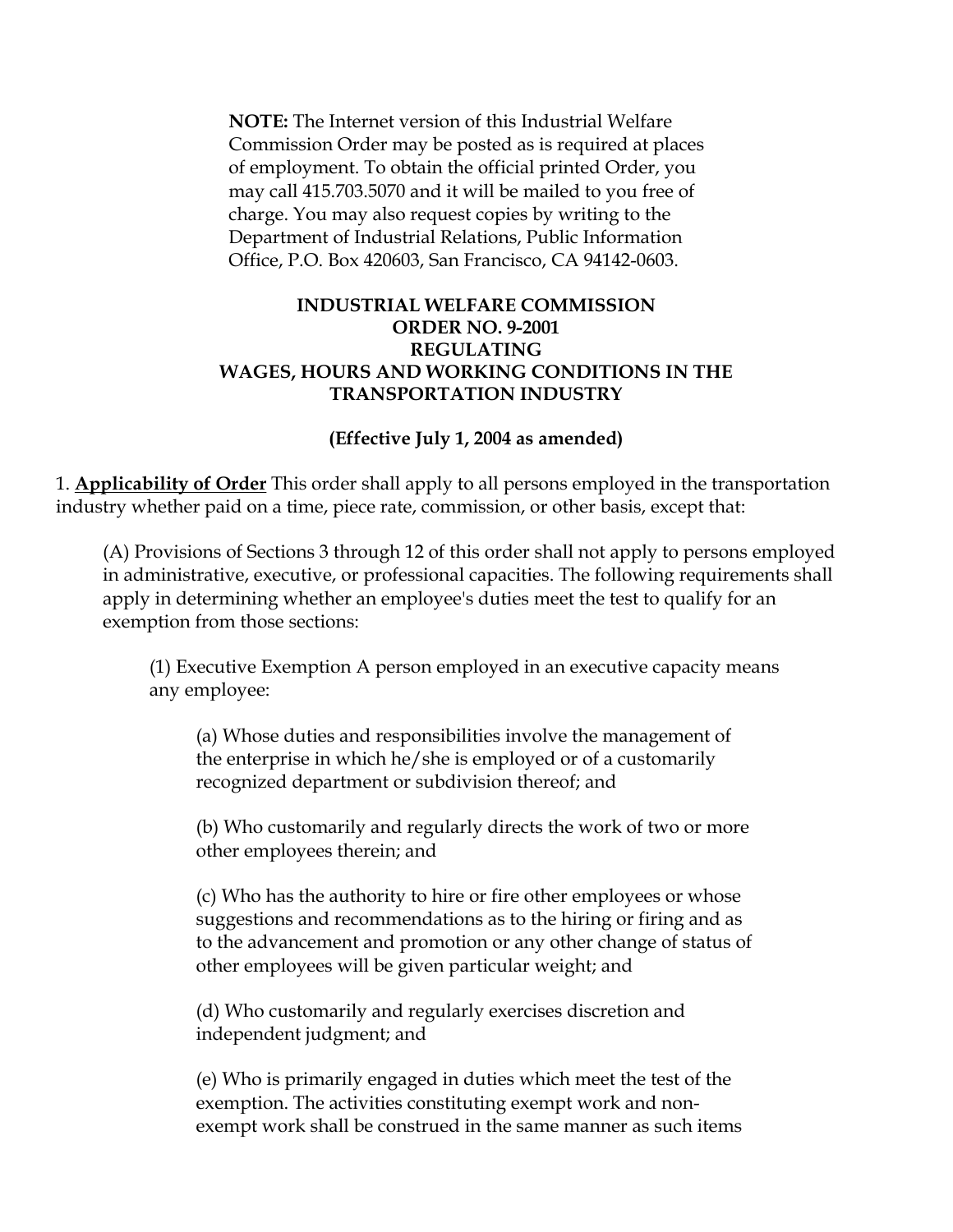are construed in the following regulations under the Fair Labor Standards Act effective as of the date of this order: 29 C.F.R. Sections 541.102, 541.104-111, and 541.115-116. Exempt work shall include, for example, all work that is directly and closely related to exempt work and work which is properly viewed as a means for carrying out exempt functions. The work actually performed by the employee during the course of the workweek must, first and foremost, be examined and the amount of time the employee spends on such work, together with the employer's realistic expectations and the realistic requirements of the job, shall be considered in determining whether the employee satisfies this requirement.

(f) Such an employee must also earn a monthly salary equivalent to no less than two (2) times the state minimum wage for full-time employment. Full-time employment is defined in Labor Code Section 515(c) as 40 hours per week.

**(2) Administrative Exemption** A person employed in an administrative capacity means any employee:

(a) Whose duties and responsibilities involve either:

(i) The performance of office or non-manual work directly related to management policies or general business operations of his employer or his/her employer's customers; or

(ii) The performance of functions in the administration of a school system, or educational establishment or institution, or of a department or subdivision thereof, in work directly related to the academic instruction or training carried on therein; and

(b) Who customarily and regularly exercises discretion and independent judgment; and

(c) Who regularly and directly assists a proprietor, or an employee employed in a bona fide executive or administrative capacity (as such terms are defined for purposes of this section); or

(d) Who performs under only general supervision work along specialized or technical lines requiring special training, experience, or knowledge; or

(e) Who executes under only general supervision special assignments and tasks; and

(f) Who is primarily engaged in duties that meet the test of the exemption. The activities constituting exempt work and non-exempt work shall be construed in the same manner as such terms are construed in the following regulations under the Fair Labor Standards Act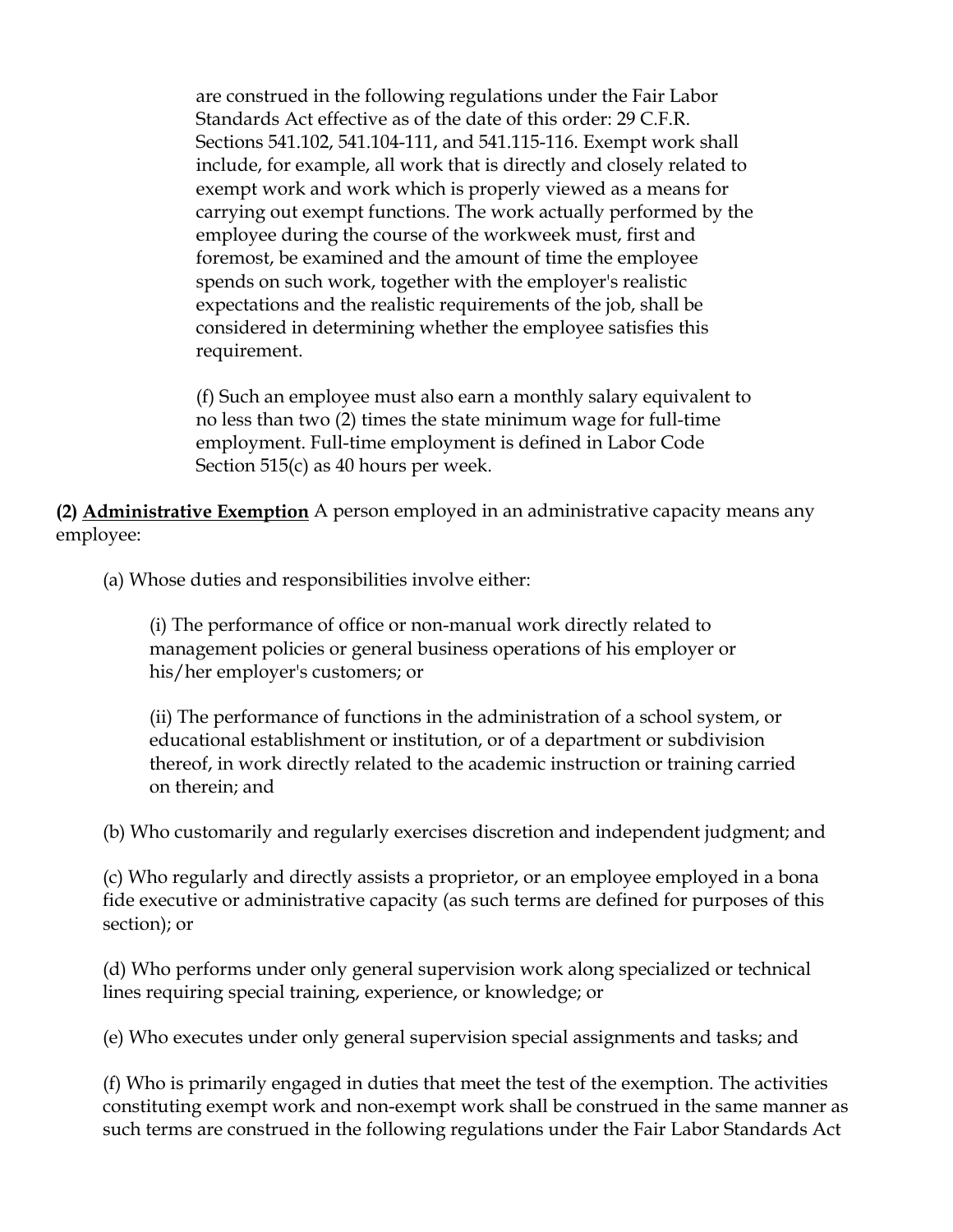effective as of the date of this order: 29 C.F.R. Sections 541.201-205, 541.207-208, 541.210, and 541.215. Exempt work shall include, for example, all work that is directly and closely related to exempt work and work which is properly viewed as a means for carrying out exempt functions. The work actually performed by the employee during the course of the workweek must, first and foremost, be examined and the amount of time the employee spends on such work, together with the employer's realistic expectations and the realistic requirements of the job, shall be considered in determining whether the employee satisfies this requirement.

(g) Such employee must also earn a monthly salary equivalent to no less than two (2) times the state minimum wage for full-time employment. Full-time employment is defined in Labor Code Section 515(c) as 40 hours per week.

**(3) Professional Exemption** A person employed in a professional capacity means any employee who meets all of the following requirements:

(a) Who is licensed or certified by the State of California and is primarily engaged in the practice of one of the following recognized professions: law, medicine, dentistry, optometry, architecture, engineering, teaching, or accounting; or

(b) Who is primarily engaged in an occupation commonly recognized as a learned or artistic profession. For the purposes of this subsection, "learned or artistic profession" means an employee who is primarily engaged in the performance of:

(i) Work requiring knowledge of an advanced type in a field or science or learning customarily acquired by a prolonged course of specialized intellectual instruction and study, as distinguished from a general academic education and from an apprenticeship, and from training in the performance of routine mental, manual, or physical processes, or work that is an essential part of or necessarily incident to any of the above work; or

(ii) Work that is original and creative in character in a recognized field of artistic endeavor (as opposed to work which can be produced by a person endowed with general manual or intellectual ability and training), and the result of which depends primarily on the invention, imagination, or talent of the employee or work that is an essential part of or necessarily incident to any of the above work; and

(iii) Whose work is predominantly intellectual and varied in character (as opposed to routine mental, manual, mechanical, or physical work) and is of such character that the output produced or the result accomplished cannot be standardized in relation to a given period of time.

(c) Who customarily and regularly exercises discretion and independent judgment in the performance of duties set forth in subparagraphs (a) and (b).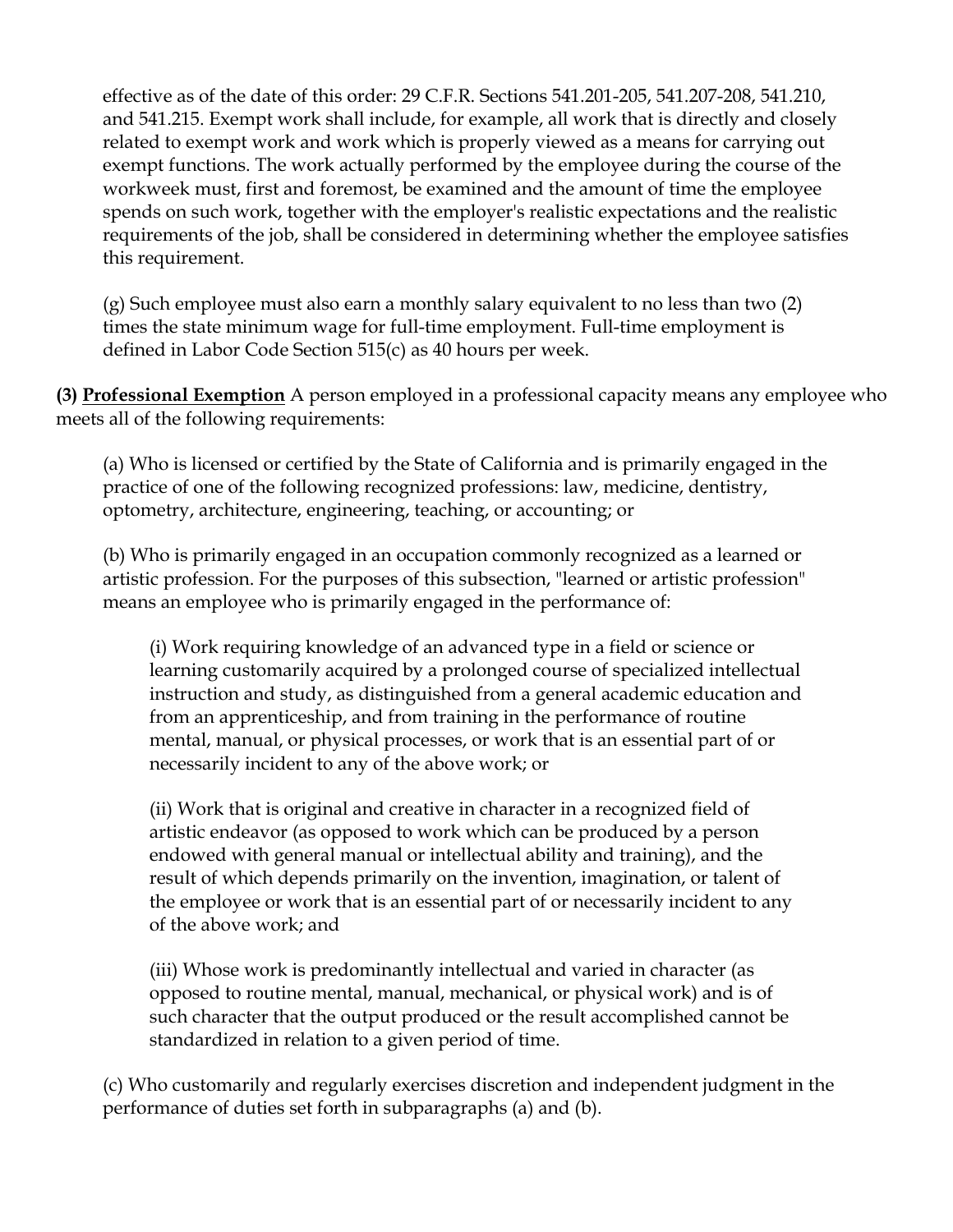(d) Who earns a monthly salary equivalent to no less than two (2) times the state minimum wage for full-time employment. Full-time employment is defined in Labor Code Section 515 (c) as 40 hours per week.

(e) Subparagraph (b) above is intended to be construed in accordance with the following provisions of federal law as they existed as of the date of this wage order: 29 C.F.R. Sections 541.207, 541.301(a)-(d), 541.302, 541.306, 541.307, 541.308, and 541.310.

(f) Notwithstanding the provisions of this subparagraph, pharmacists employed to engage in the practice of pharmacy, and registered nurses employed to engage in the practice of nursing, shall not be considered exempt professional employees, nor shall they be considered exempt from coverage for the purposes of this subparagraph unless they individually meet the criteria established for exemption as executive or administrative employees.

(g) Subparagraph (f) above shall not apply to the following advanced practice nurses:

(i) Certified nurse midwives who are primarily engaged in performing duties for which certification is required pursuant to Article 2.5 (commencing with Section 2746) of Chapter 6 of Division 2 of the Business and Professions Code.

(ii) Certified nurse anesthetists who are primarily engaged in performing duties for which certification is required pursuant to Article 7 (commencing with Section 2825) of Chapter 6 of Division 2 of the Business and Professions Code.

(iii) Certified nurse practitioners who are primarily engaged in performing duties for which certification is required pursuant to Article 8 (commencing with Section 2834) of Chapter 6 of Division 2 of the Business and Professions Code.

(iv) Nothing in this subparagraph shall exempt the occupations set forth in clauses (i), (ii), and (iii) from meeting the requirements of subsection  $1(A)(3)$  $(a)-(d)$  above.

(h) Except, as provided in subparagraph (i), an employee in the computer software field who is paid on an hourly basis shall be exempt, if all of the following apply:

(i) The employee is primarily engaged in work that is intellectual or creative and that requires the exercise of discretion and independent judgment.

(ii) The employee is primarily engaged in duties that consist of one or more of the following:

- The application of systems analysis techniques and procedures, including consulting with users, to determine hardware, software,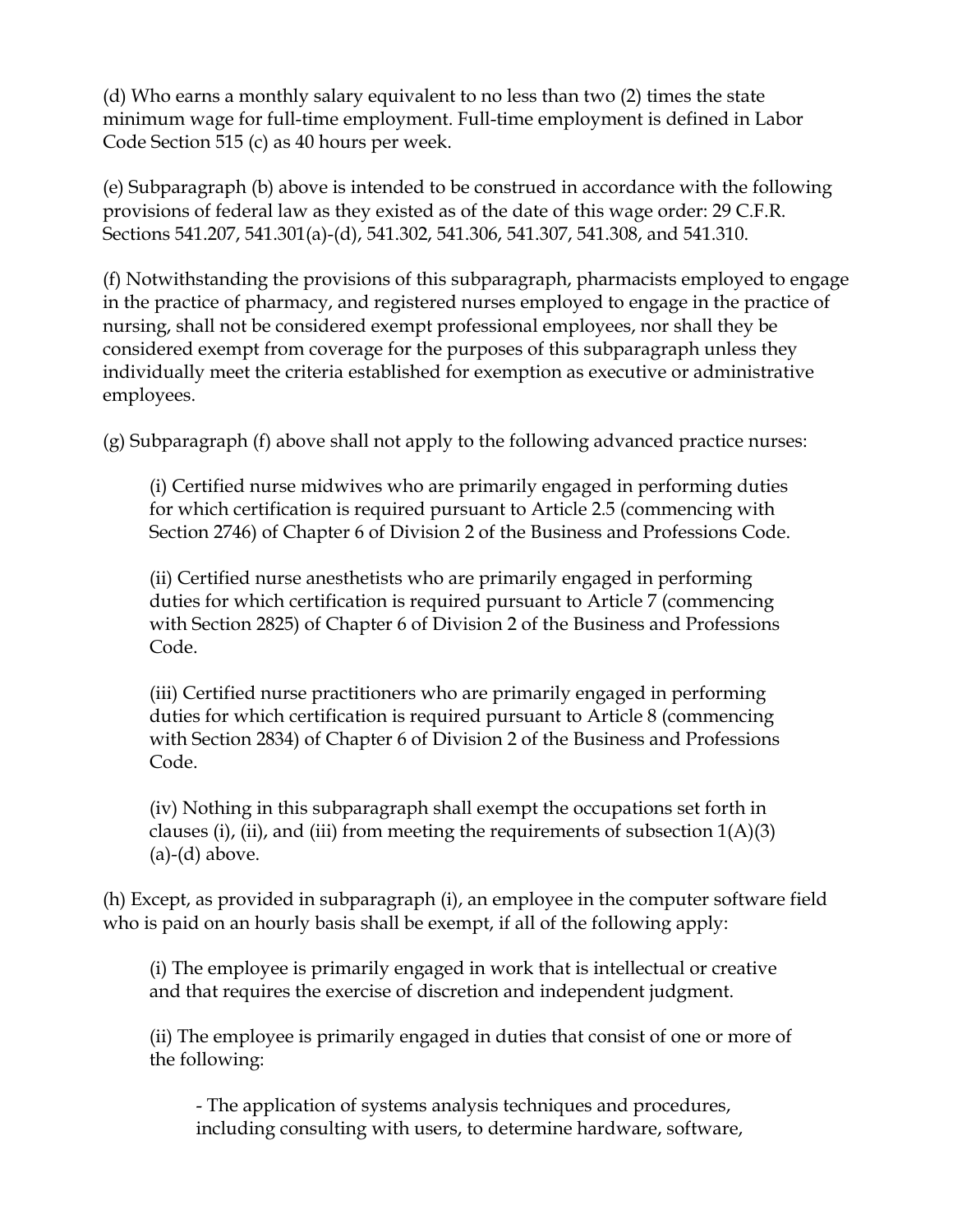or system functional specifications.

- The design, development, documentation, analysis, creation, testing, or modification of computer systems or programs, including prototypes, based on and related to user or system design specifications.

- The documentation, testing, creation, or modification of computer programs related to the design of software or hardware for computer operating systems.

(iii) The employee is highly skilled and is proficient in the theoretical and practical application of highly specialized information to computer systems analysis, programming, and software engineering. A job title shall not be determinative of the applicability of this exemption.

(iv) The employee's hourly rate of pay is not less than forty-four dollars and sixty-three cents (\$44.63). The Division of Labor Statistics and Research shall adjust this pay rate on October 1 of each year to be effective on January 1 of the following year by an amount equal to the percentage increase in the California Consumer Price Index for Urban Wage Earners and Clerical Workers.

(i) The exemption provided in subparagraph (h) does not apply to an employee if any of the following apply:

(i) The employee is a trainee or employee in an entry-level position who is learning to become proficient in the theoretical and practical application of highly specialized information to computer systems analysis, programming, and software engineering.

(ii) The employee is in a computer-related occupation but has not attained the level of skill and expertise necessary to work independently and without close supervision.

(iii) The employee is engaged in the operation of computers or in the manufacture, repair, or maintenance of computer hardware and related equipment.

(iv) The employee is an engineer, drafter, machinist, or other professional whose work is highly dependent upon or facilitated by the use of computers and computer software programs and who is skilled in computer-aided design software, including CAD/CAM, but who is not in a computer systems analysis or programming occupation.

(v) The employee is a writer engaged in writing material, including box labels, product descriptions, documentation, promotional material, setup and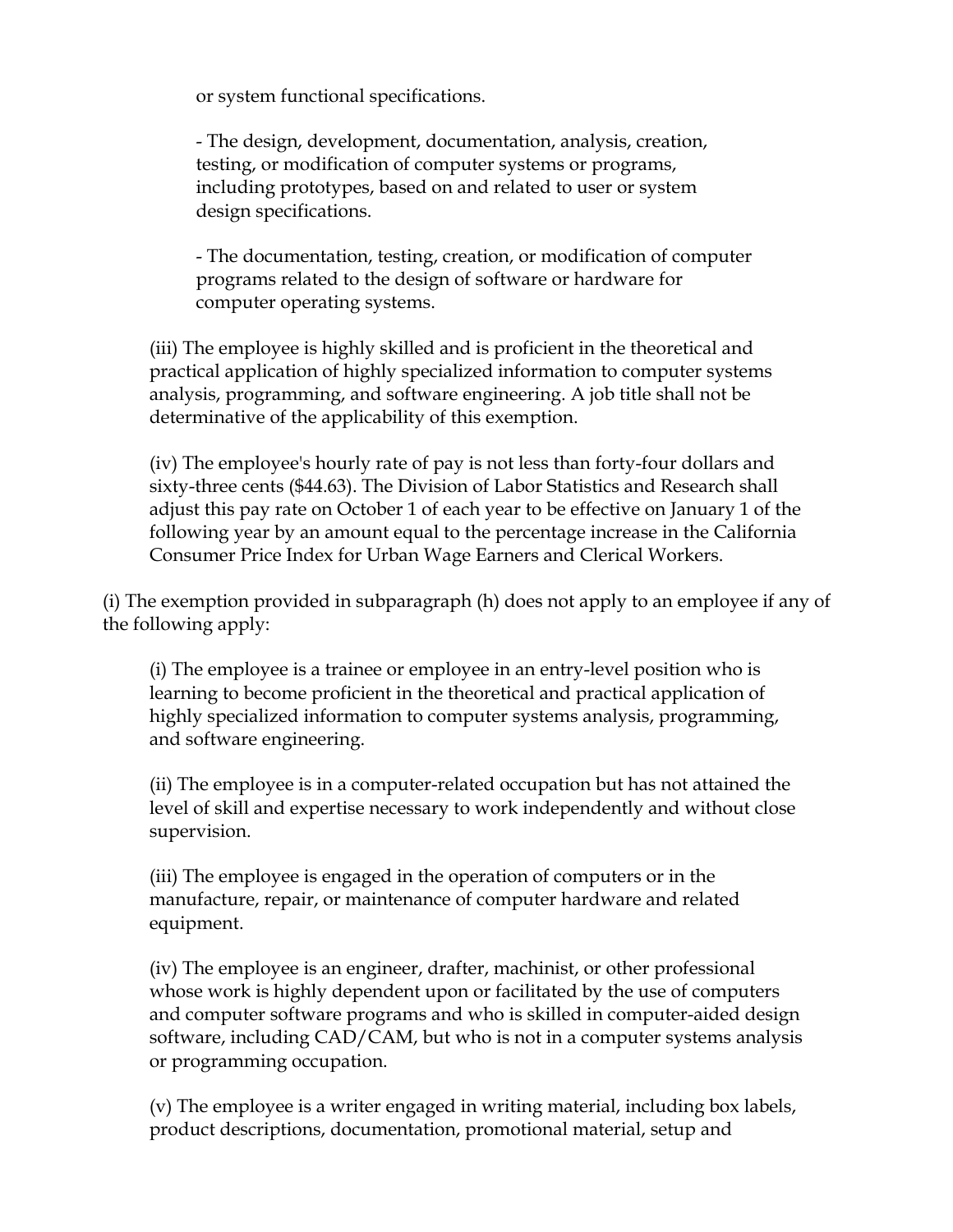installation instructions, and other similar written information, either for print or for on screen media or who writes or provides content material intended to be read by customers, subscribers, or visitors to computer-related media such as the World Wide Web or CD-ROMs.

(vi) The employee is engaged in any of the activities set forth in subparagraph (h) for the purpose of creating imagery for effects used in the motion picture, television, or theatrical industry.

(B) Except as provided in Sections 1, 2, 4, 10, and 20, and with regard to commercial drivers, Sections 11 and 12, the provisions of this order shall not apply to any employees directly employed by the State or any political subdivision thereof, including any city, county, or special district. The application of Sections 11 and 12 for commercial drivers employed by governmental entities shall become effective July 1, 2004 or following the expiration date of any valid collective bargaining agreement applicable to such commercial drivers then in effect but, in any event, no later than August 1, 2005. Notwithstanding Section 21, the application of Sections 11 or 12 to public transit bus drivers shall be null and void in the event the IWC or any court of competent jurisdiction invalidates the collective bargaining exemption established by Sections 11 or 12 for those drivers.

(C) The provisions of this order shall not apply to outside salespersons.

(D) The provisions of this order shall not apply to any individual who is the parent, spouse, child, or legally adopted child of the employer.

(E) Except as provided in Sections 4, 10, 11, 12, and 20 through 22, this order shall not be deemed to cover those employees who have entered into a collective bargaining agreement under and in accordance with the provisions of the Railway Labor Act, 45 U.S.C. Sections 151 et seq.

(F) The provisions of this Order shall not apply to any individual participating in a national service program, such as AmeriCorps, carried out using assistance provided under Section 12571 of Title 42 of the United States Code. (See Stats. 2000, ch. 365, amending Labor Code § 1171.)

# **2. Definitions**

(A) An "alternative workweek schedule" means any regularly scheduled workweek requiring an employee to work more than eight (8) hours in a 24-hour period.

(B) "Commission" means the Industrial Welfare Commission of the State of California.

## **subdivision (b) of Section 15210 of the Vehicle Code. (C) " Commercial driver" means an employee who operates a vehicle described in**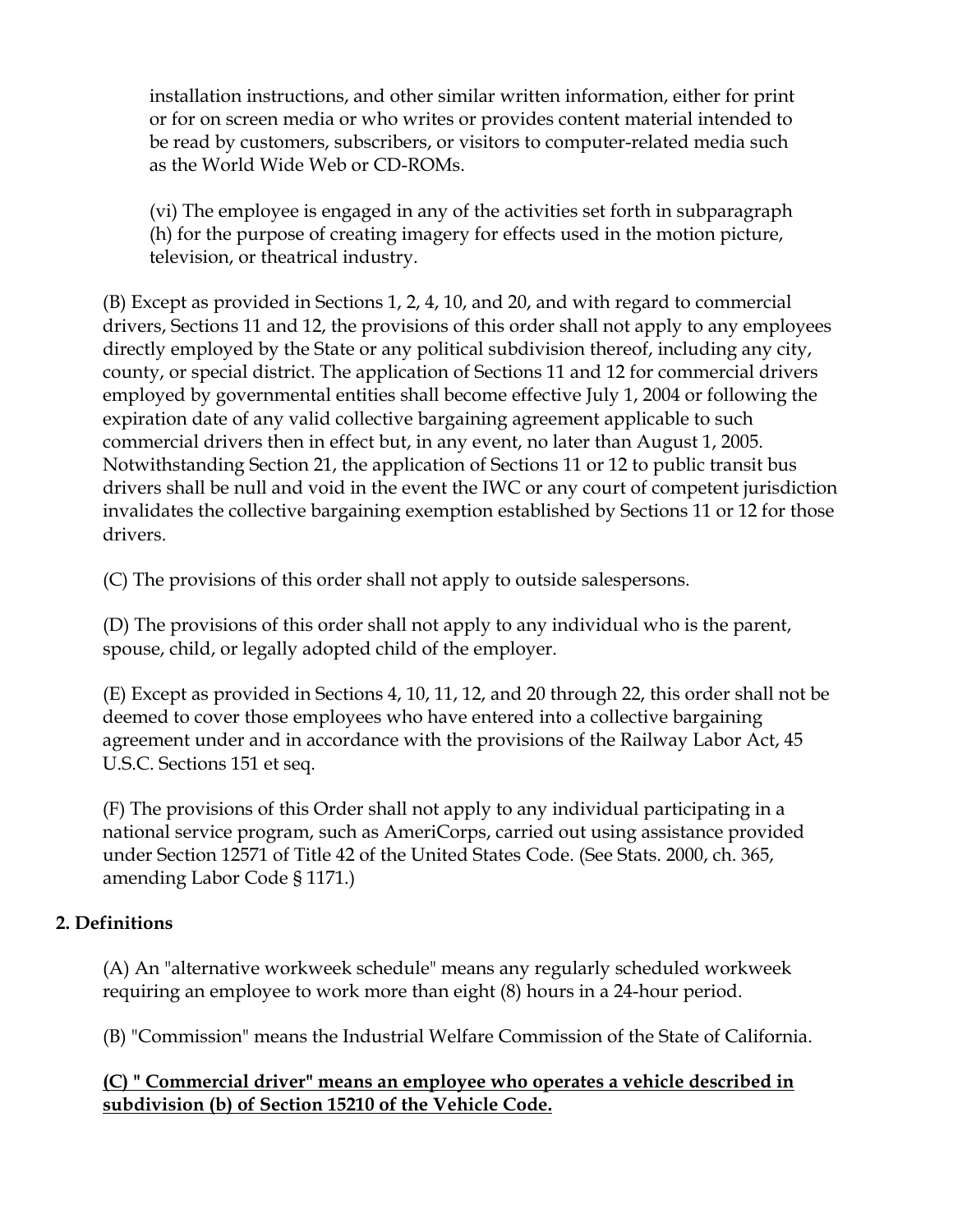(C**D**) "Division" means the Division of Labor Standards Enforcement of the State of California.

(D**E**) "Employ" means to engage, suffer, or permit to work.

(E**F**) "Employee" means any person employed by an employer.

(F**G**) "Employer" means any person as defined in Section 18 of the Labor Code, who directly or indirectly, or through an agent or any other person, employs or exercises control over the wages, hours, or working conditions of any person.

(G**H**) "Hours worked" means the time during which an employee is subject to the control of an employer, and includes all the time the employee is suffered or permitted to work, whether or not required to do so.

(H**I**) "Minor" means, for the purpose of this order, any person under the age of 18 years.

(I**J**) "Outside salesperson" means any person, 18 years of age or over, who customarily and regularly works more than half the working time away from the employer's place of business selling tangible or intangible items or obtaining orders or contracts for products, services or use of facilities.

(J**K**) "Primarily" as used in Section 1, Applicability, means more than one-half the employee's work time.

## **(L) "Public Transit Bus Driver" means a commercial driver who operates a transit bus and is employed by a governmental entity.**

(K**M**) "Shift" means designated hours of work by an employee, with a designated beginning time and quitting time.

(L**N**)"Split shift" means a work schedule, which is interrupted by non-paid non-working periods established by the employer, other than bona fide rest or meal periods.

(M**O**)"Teaching" means, for the purpose of Section 1 of this order, the profession of teaching under a certificate from the Commission for Teacher Preparation and Licensing or teaching in an accredited college or university.

(N**P**)"Transportation Industry" means any industry, business, or establishment operated for the purpose of conveying persons or property from one place to another whether by rail, highway, air, or water, and all operations and services in connection therewith; and also includes storing or warehousing of goods or property, and the repairing, parking, rental, maintenance, or cleaning of vehicles.

(O**Q**)"Wages" includes all amounts for labor performed by employees of every description, whether the amount is fixed or ascertained by the standard of time, task,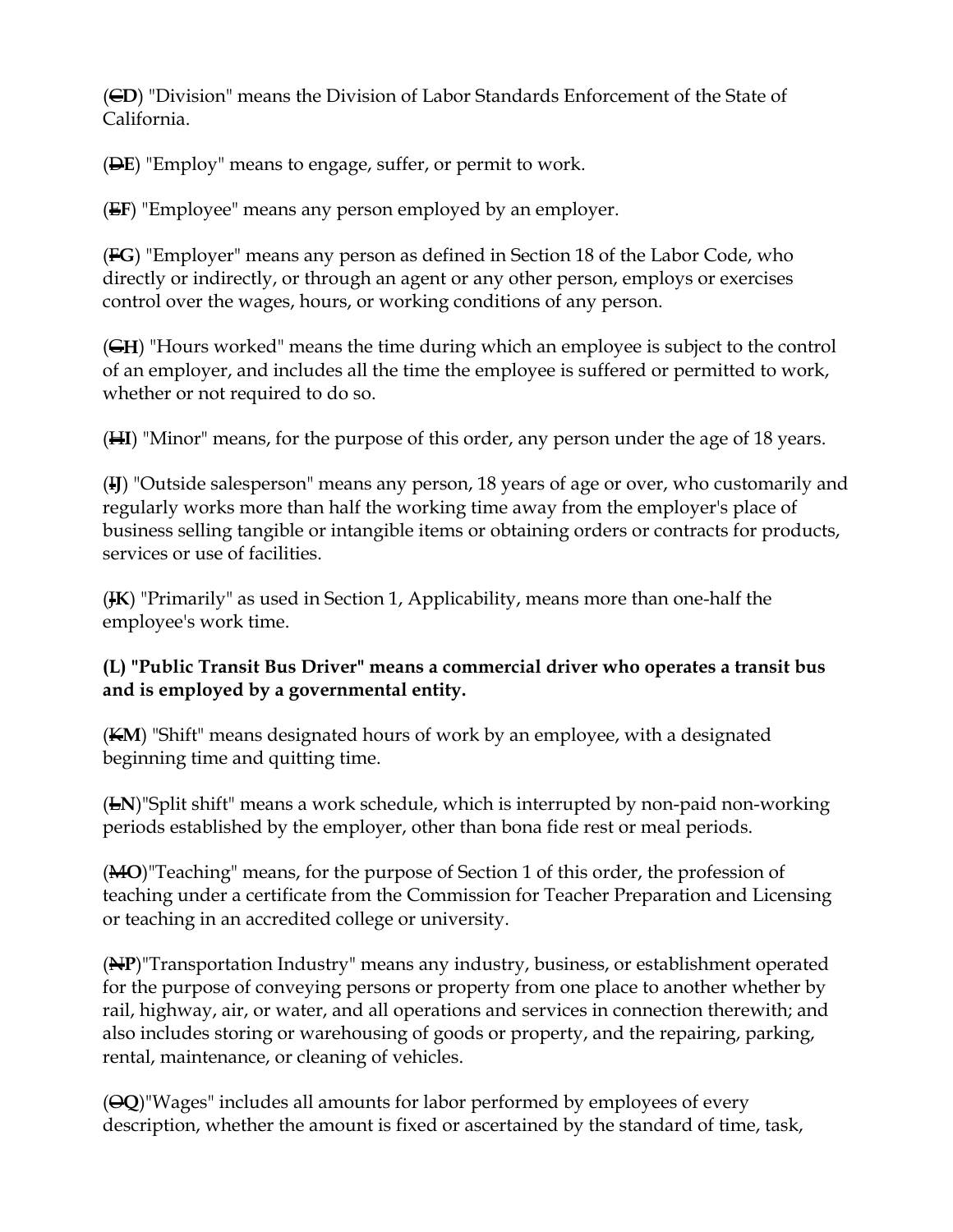piece, commission basis, or other method of calculation.

(P**R**) "Workday" and "day" mean any consecutive 24-hour period beginning at the same time each calendar day.

(Q**S**) "Workweek" and "week" mean any seven (7) consecutive days, starting with the same calendar day each week. "Workweek" is a fixed and regularly recurring period of 168 hours, seven (7) consecutive 24-hour periods.

### **3. Hours and Days of Work**

(A) Daily Overtime-General Provisions

 $(1)$  The following overtime provisions are applicable to employees 18 years of age or over and to employees 16 or 17 years of age who are not required by law to attend school and are not otherwise prohibited by law from engaging in the subject work. Such employees shall not be employed more than eight (8) hours in any workday or more than 40 hours in any workweek unless the employee receives one and one-half  $(1 \frac{1}{2})$  times such employee's regular rate of pay for all hours worked over 40 hours in the workweek. Eight (8) hours of labor constitutes a day's work. Employment beyond eight (8) hours in any workday or more than six (6) days in any workweek is permissible provided the employee is compensated for such overtime at not less than:

(a) One and one-half  $(1 \frac{1}{2})$  times the employee's regular rate of pay for all hours worked in excess of eight (8) hours up to and including 12 hours in any workday, and for the first eight (8) hours worked on the seventh (7th) consecutive day of work in a workweek; and

(b) Double the employee's regular rate of pay for all hours worked in excess of 12 hours in any workday and for all hours worked in excess of eight (8) hours on the seventh (7th) consecutive day of work in a workweek.

(c) The overtime rate of compensation required to be paid to a nonexempt full-time salaried employee shall be computed by using the employee's regular hourly salary as one-fortieth (1/40) of the employee's weekly salary.

### (B) Alternative Workweek Schedules

(1) No employer shall be deemed to have violated the daily overtime provisions by instituting, pursuant to the election procedures set forth in this wage order, a regularly scheduled alternative workweek schedule of not more than ten (10) hours per day within a 40 hour workweek without the payment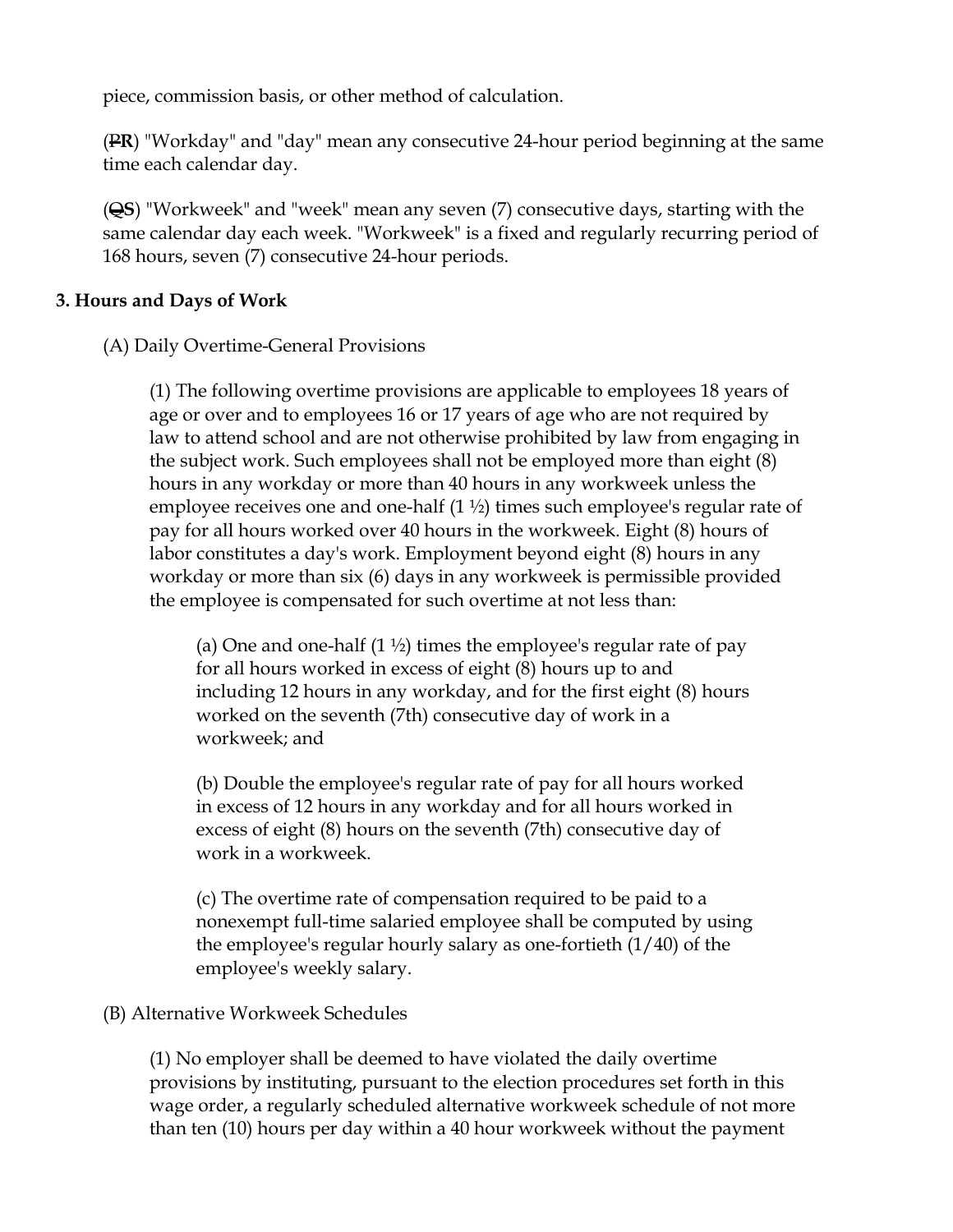of an overtime rate of compensation. All work performed in any workday beyond the schedule established by the agreement up to 12 hours a day or beyond 40 hours per week shall be paid at one and one-half (1 ½) times the employee's regular rate of pay. All work performed in excess of 12 hours per day and any work in excess of eight (8) hours on those days worked beyond the regularly scheduled number of workdays established by the alternative workweek agreement shall be paid at double the employee's regular rate of pay. Any alternative workweek agreement adopted pursuant to this section shall provide for not less than four (4) hours of work in any shift. Nothing in this section shall prohibit an employer, at the request of the employee, to substitute one day of work for another day of the same length in the shift provided by the alternative workweek agreement on an occasional basis to meet the personal needs of the employee without the payment of overtime. No hours paid at either one and one-half (1 ½) or double the regular rate of pay shall be included in determining when 40 hours have been worked for the purpose of computing overtime compensation.

(2) If an employer whose employees have adopted an alternative workweek agreement permitted by this order requires an employee to work fewer hours than those that are regularly scheduled by the agreement, the employer shall pay the employee overtime compensation at a rate of one and one-half  $(1 \frac{1}{2})$ times the employee's regular rate of pay for all hours worked in excess of eight (8) hours, and double the employee's regular rate of pay for all hours worked in excess of 12 hours for the day the employee is required to work the reduced hours.

(3) An employer shall not reduce an employee's regular rate of hourly pay as a result of the adoption, repeal or nullification of an alternative workweek schedule.

(4) An employer shall explore any available reasonable alternative means of accommodating the religious belief or observance of an affected employee that conflicts with an adopted alternative workweek schedule, in the manner provided by subdivision (j) of Section 12940 of the Government Code.

(5) An employer shall make a reasonable effort to find a work schedule not to exceed eight (8) hours in a workday, in order to accommodate any affected employee who was eligible to vote in an election authorized by this section and who is unable to work the alternative workweek schedule established as the result of that election.

(6) An employer shall be permitted, but not required, to provide a work schedule not to exceed eight (8) hours in a workday to accommodate any employee who is hired after the date of the election and who is unable to work the alternative workweek schedule established by the election.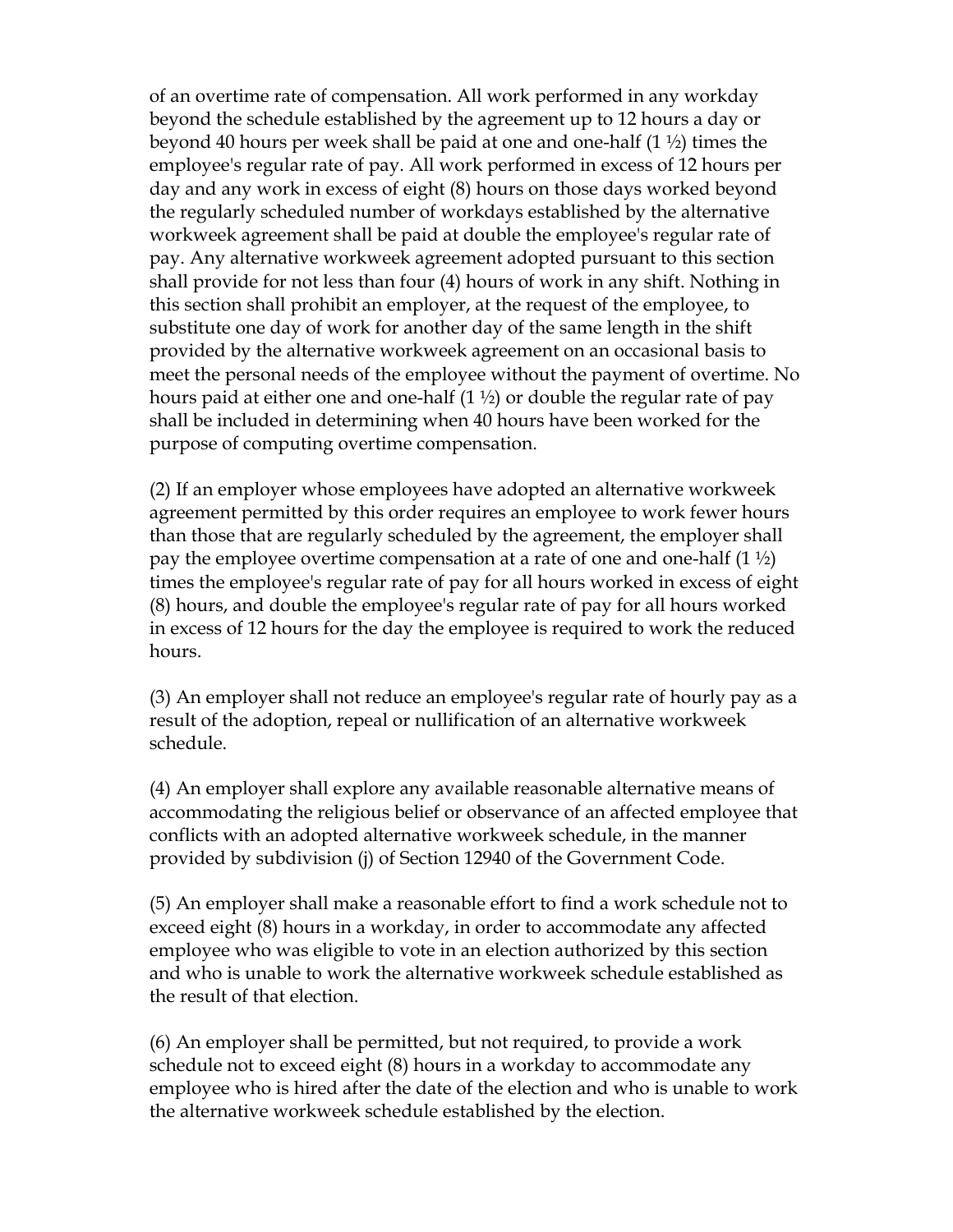(7) Arrangements adopted in a secret ballot election held pursuant to this order prior to 1998, or under the rules in effect prior to 1998, and before the performance of the work, shall remain valid after July 1, 2000 provided that the results of the election are reported by the employer to the Division of Labor Statistics and Research by January 1, 2001, in accordance with the requirements of subsection (C) below (Election Procedures). If an employee was voluntarily working an alternative workweek schedule of not more than ten (10) hours a day as of July 1, 1999, that alternative workweek schedule was based on an individual agreement made after January 1, 1998 between the employee and employer, and the employee submitted, and the employer approved, a written request on or before May 30, 2000 to continue the agreement, the employee may continue to work that alternative workweek schedule without payment of an overtime rate of compensation for the hours provided in the agreement. The employee may revoke his/her voluntary authorization to continue such a schedule with 30 days written notice to the employer. New arrangements can only be entered into pursuant to the provisions of this section.

#### (C) Election Procedures

Election procedures for the adoption and repeal of alternative workweek schedules require the following:

(1) Each proposal for an alternative workweek schedule shall be in the form of a written agreement proposed by the employer. The proposed agreement must designate a regularly scheduled alternative workweek in which the specified number of work days and work hours are regularly recurring. The actual days worked within that alternative workweek schedule need not be specified. The employer may propose a single work schedule that would become the standard schedule for workers in the work unit, or a menu of work schedule options, from which each employee in the unit would be entitled to choose. If the employer proposes a menu of work schedule options, the employee may, with the approval of the employer, move from one menu option to another.

(2) In order to be valid, the proposed alternative workweek schedule must be adopted in a secret ballot election, before the performance of work, by at least a two-thirds (2/3) vote of the affected employees in the work unit. The election shall be held during regular working hours at the employees' work site. For purposes of this subsection, "affected employees in the work unit" may include all employees in a readily identifiable work unit, such as a division, a department, a job classification, a shift, a separate physical location, or a recognized subdivision of any such work unit. A work unit may consist of an individual employee as long as the criteria for an identifiable work unit in this subsection are met.

(3) Prior to the secret ballot vote, any employer who proposed to institute an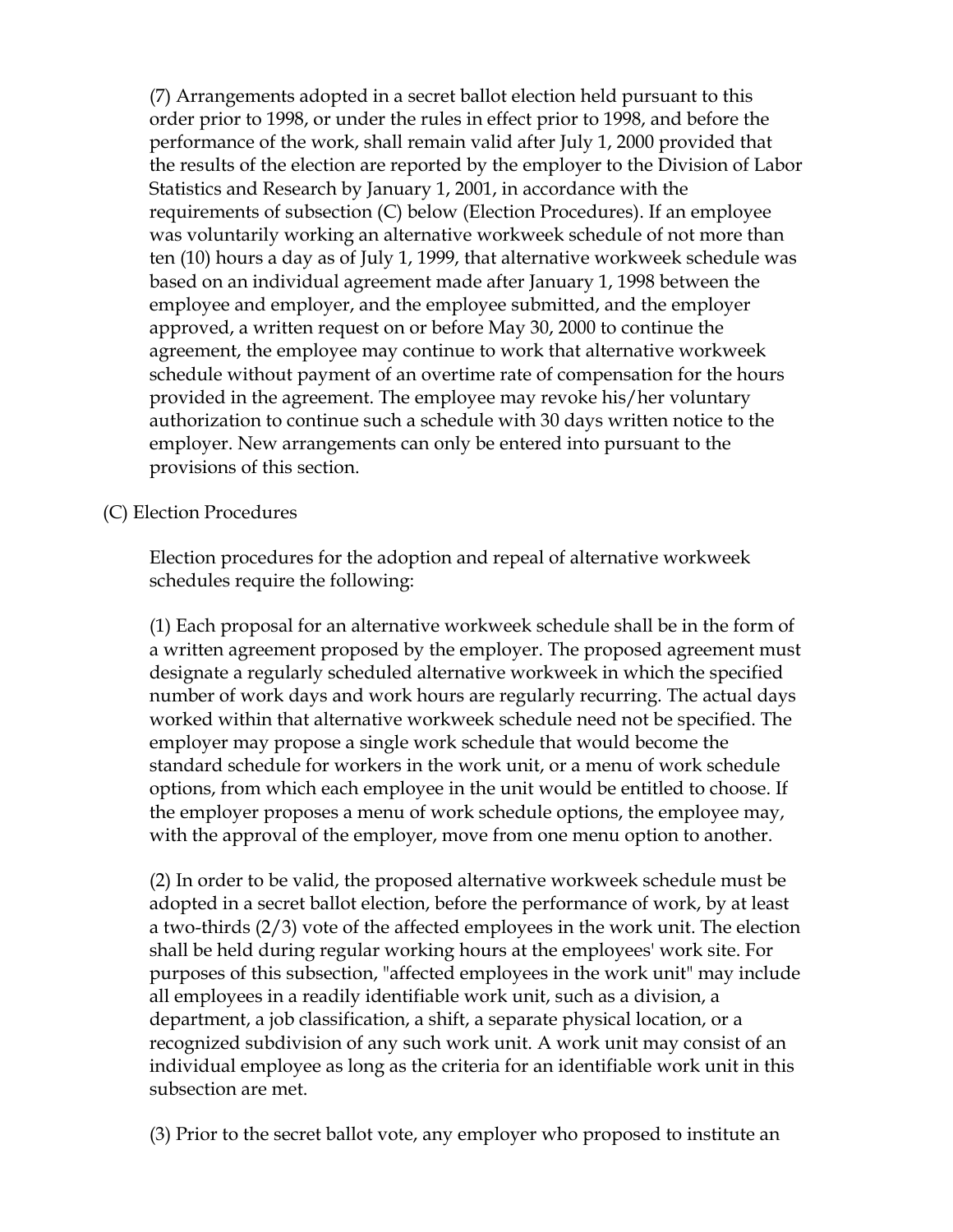alternative workweek schedule shall have made a disclosure in writing to the affected employees, including the effects of the proposed arrangement on the employees' wages, hours, and benefits. Such a disclosure shall include meeting (s), duly noticed, held at least 14 days prior to voting, for the specific purpose of discussing the effects of the alternative workweek schedule. An employer shall provide that disclosure in a non-English language, as well as in English, if at least five (5) percent of the affected employees primarily speak that non-English language. The employer shall mail the written disclosure to employees who do not attend the meeting. Failure to comply with this paragraph shall make the election null and void.

(4) Any election to establish or repeal an alternative workweek schedule shall be held at the work site of the affected employees. The employer shall bear the costs of conducting any election held pursuant to this section. Upon a complaint by an affected employee, and after an investigation by the labor commissioner, the labor commissioner may require the employer to select a neutral third party to conduct the election.

(5) Any type of alternative workweek schedule that is authorized by the California Labor Code may be repealed by the affected employees. Upon a petition of one-third (1/3) of the affected employees, a new secret ballot election shall be held and a two-thirds (2/3) vote of the affected employees shall be required to reverse the alternative workweek schedule. The election to repeal the alternative workweek schedule shall be held not more than 30 days after the petition is submitted to the employer, except that the election shall be held not less than 12 months after the date that the same group of employees voted in an election held to adopt or repeal an alternative workweek schedule. The election shall take place during regular working hours at the employees' work site. If the alternative workweek schedule is revoked, the employer shall comply within 60 days. Upon proper showing of undue hardship, the Division of Labor Standards Enforcement may grant an extension of time for compliance.

(6) Only secret ballots may be cast by affected employees in the work unit at any election held pursuant to this section. The results of any election conducted pursuant to this section shall be reported by the employer to the Division of Labor Statistics and Research within 30 days after the results are final, and the report of election results shall be a public document. The report shall include the final tally of the vote, the size of the unit, and the nature of the business of the employer.

(7) Employees affected by a change in the work hours resulting from the adoption of an alternative workweek schedule may not be required to work those new work hours for at least 30 days after the announcement of the final results of the election.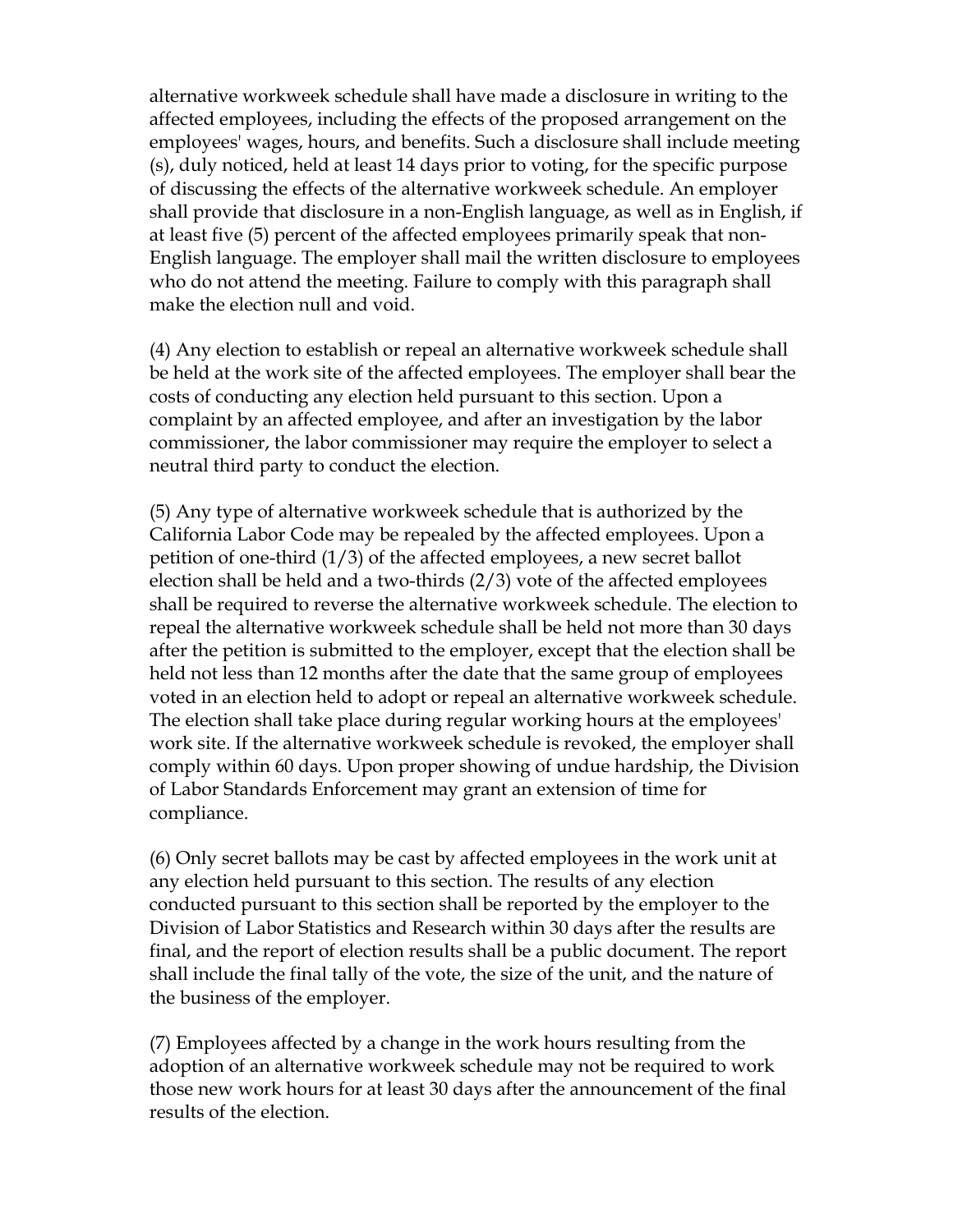(8) Employers shall not intimidate or coerce employees to vote either in support of or in opposition to a proposed alternative workweek. No employees shall be discharged or discriminated against for expressing opinions concerning the alternative workweek election or for opposing or supporting its adoption or repeal. However, nothing in this section shall prohibit an employer from expressing his/her position concerning that alternative workweek to the affected employees. A violation of this paragraph shall be subject to California Labor Code Section 98 et seq.

(D) One and one-half  $(1 \frac{1}{2})$  times a minor's regular rate of pay shall be paid for all work over 40 hours in any workweek except minors 16 or 17 years old who are not required by law to attend school and may therefore by employed for the same hours as an adult are subject to subsection  $(A)$  or  $(B)$  and  $(C)$  above.

 **districts about any required work permits.) (VIOLATIONS OF CHILD LABOR LAWS are subject to civil penalties of from \$500 to \$10,000 as well as to criminal penalties. Refer to California Labor Code Sections 1285 to 1312 and 1390 to 1399 for additional restrictions on the employment of minors and for descriptions of criminal and civil penalties for violation of the child labor laws. Employers should ask school** 

(E) An employee may be employed on seven (7) workdays in one workweek when the total hours of employment during such workweek do not exceed 30 and the total hours of employment in any one workday thereof do not exceed six (6).

(F) If a meal period occurs on a shift beginning or ending at or between the hours of 10 p.m. and 6 a.m., facilities shall be available for securing hot food and drink or for heating food or drink, and a suitable sheltered place shall be provided in which to consume such food or drink.

(G) The provisions of Labor Code Sections 551 and 552 regarding one (1) day's rest in seven (7) shall not be construed to prevent an accumulation of days of rest when the nature of the employment reasonably requires the employee to work seven (7) or more consecutive days; provided, however, that in each calendar month, the employee shall receive the equivalent of one (1) day's rest in seven (7).

(H) Except as provided in subsections (E) and (G), this section shall not apply to any employee covered by a valid collective bargaining agreement if the agreement expressly provides for the wages, hours of work, and working conditions of the employees, and if the agreement provides premium wage rates for all overtime hours worked and a regular hourly rate of pay for those employees of not less than 30 percent more than the state minimum wage.

(I) Notwithstanding subsection (H) above, where the employer and a labor organization representing employees of the employer have entered into a valid collective bargaining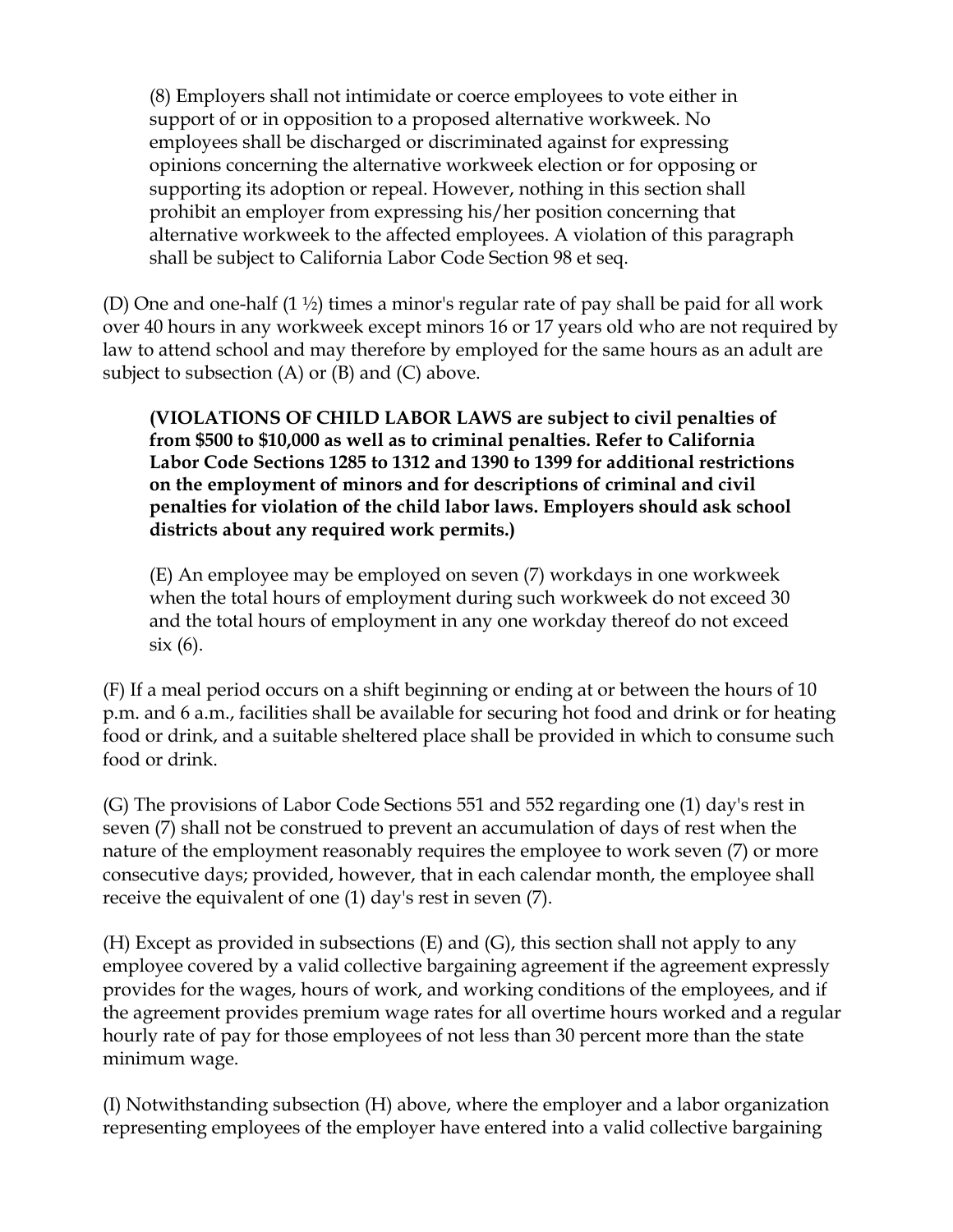agreement pertaining to the hours of work of the employees, the requirement regarding the equivalent of one (1) day's rest in seven (7) (see subsection (G) above) shall apply, unless the agreement expressly provides otherwise.

(J) If an employer approves a written request of an employee to make up work time that is or would be lost as a result of a personal obligation of the employee, the hours of that makeup work time, if performed in the same workweek in which the work time was lost, may not be counted toward computing the total number of hours worked in a day for purposes of the overtime requirements, except for hours in excess of 11 hours of work in one (1) day or 40 hours of work in one (1) workweek. If an employee knows in advance that he/she will be requesting makeup time for a personal obligation that will recur at a fixed time over a succession of weeks, the employee may request to make up work time for up to four (4) weeks in advance; provided, however, that the makeup work must be performed in the same week that the work time was lost. An employee shall provide a signed written request for each occasion that the employee makes a request to make up work time pursuant to this subsection. While an employer may inform an employee of this makeup time option, the employer is prohibited from encouraging or otherwise soliciting an employee to request the employer's approval to take personal time off and make up the work hours within the same workweek pursuant to this subsection.

(K) The daily overtime provision of subsection (A) above shall not apply to ambulance drivers and attendants scheduled for 24-hour shifts of duty who have agreed in writing to exclude from daily time worked not more than three (3) meal periods of not more than one (1) hour each and a regularly scheduled uninterrupted sleeping period of not more than eight (8) hours. The employer shall provide adequate dormitory and kitchen facilities for employees on such a schedule.

(L) The provisions of this section are not applicable to employees whose hours of service are regulated by:

(1) The United States Department of Transportation Code of Federal Regulations, Title 49, Sections 395.1 to 395.13, Hours of Service of Drivers, or;

(2) Title 13 of the California Code of Regulations, subchapter 6.5, Section 1200 and the following sections, regulating hours of drivers.

(M) The provisions of this section shall not apply to taxicab drivers.

(N) The provisions of this section shall not apply where any employee of an airline certified by the federal or state government works over 40 hours but not more than 60 hours in a workweek due to a temporary modification in the employee's normal work schedule not required by the employer but arranged at the request of the employee, including but not limited to situations where the employee requests a change in days off or trades days off with another employee.

# **4. Minimum Wages**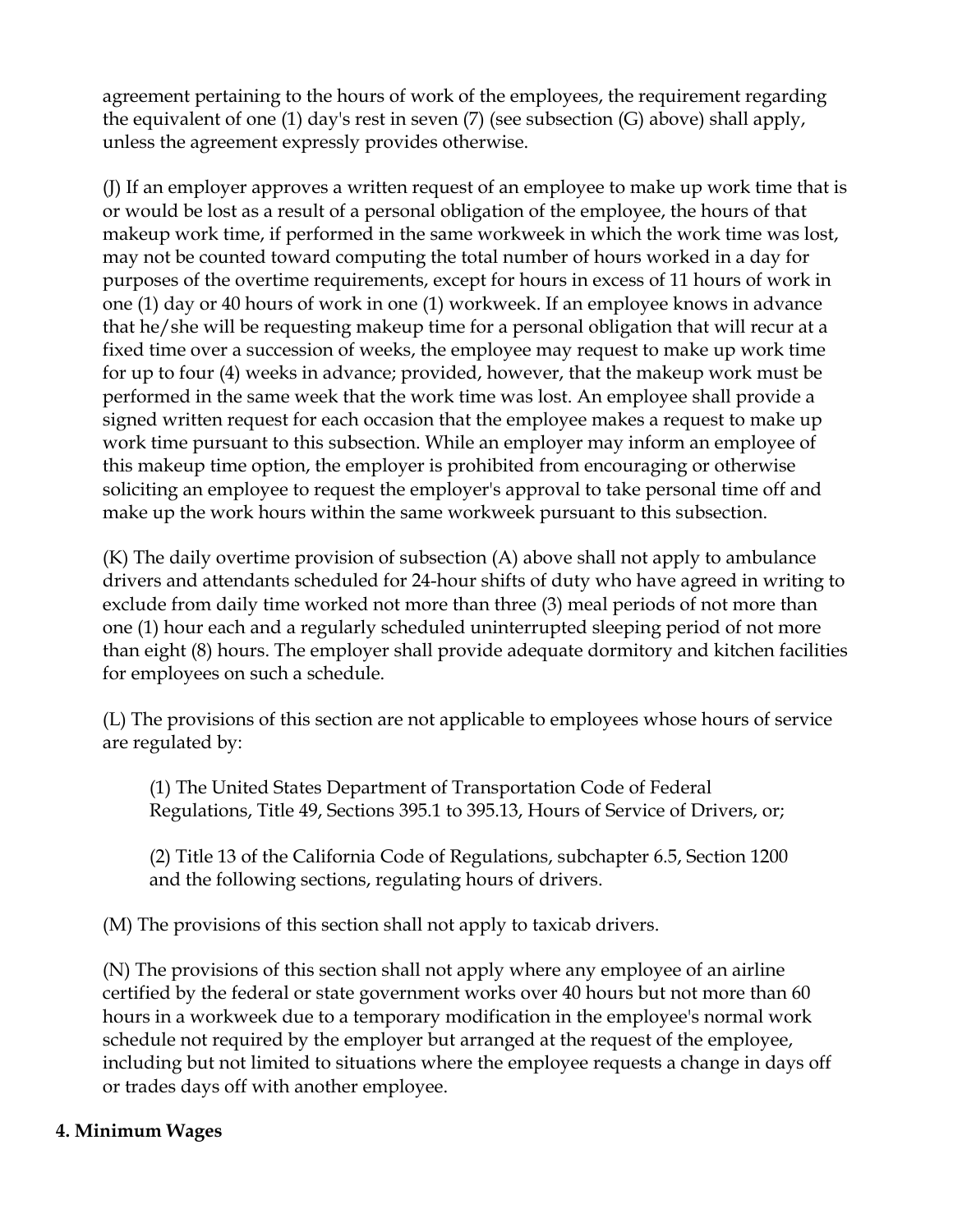(A) Every employer shall pay to each employee wages not less than six dollars and twenty-five cents (\$6.25) per hour for all hours worked, effective January 1, 2001, and not less than six dollars and seventy-five cents (\$6.75) per hour for all hours worked, effective January 1, 2002, except:

LEARNERS: Employees during their first 160 hours of employment in occupations in which they have no previous similar or related experience, may be paid not less than 85 percent of the minimum wage rounded to the nearest nickel.

(B) Every employer shall pay to each employee, on the established payday for the period involved, not less than the applicable minimum wage for all hours worked in the payroll period, whether the remuneration is measured by time, piece, commission, or otherwise.

(C) When an employee works a split shift, one (1) hour's pay at the minimum wage shall be paid in addition to the minimum wage for that workday, except when the employee resides at the place of employment.

(D) The provisions of this section shall not apply to apprentices regularly indentured under the State Division of Apprenticeship Standards.

## **5. Reporting Time Pay**

(A) Each workday an employee is required to report for work and does report, but is not put to work or is furnished less than half said employee's usual or scheduled day's work, the employee shall be paid for half the usual or scheduled day's work, but in no event for less than two (2) hours nor more than four (4) hours, at the employee's regular rate of pay, which shall not be less than the minimum wage.

(B) If an employee is required to report for work a second time in any one workday and is furnished less than two (2) hours of work on the second reporting, said employee shall be paid for two (2) hours at the employee's regular rate of pay, which shall not be less than the minimum wage.

(C) The foregoing reporting time pay provisions are not applicable when:

(1) Operations cannot commence or continue due to threats to employees or property; or when recommended by civil authorities; or

(2) Public utilities fail to supply electricity, water, or gas, or there is a failure in the public utilities, or sewer system; or

(3) The interruption of work is caused by an Act of God or other cause not within the employer's control.

(D) This section shall not apply to an employee on paid standby status who is called to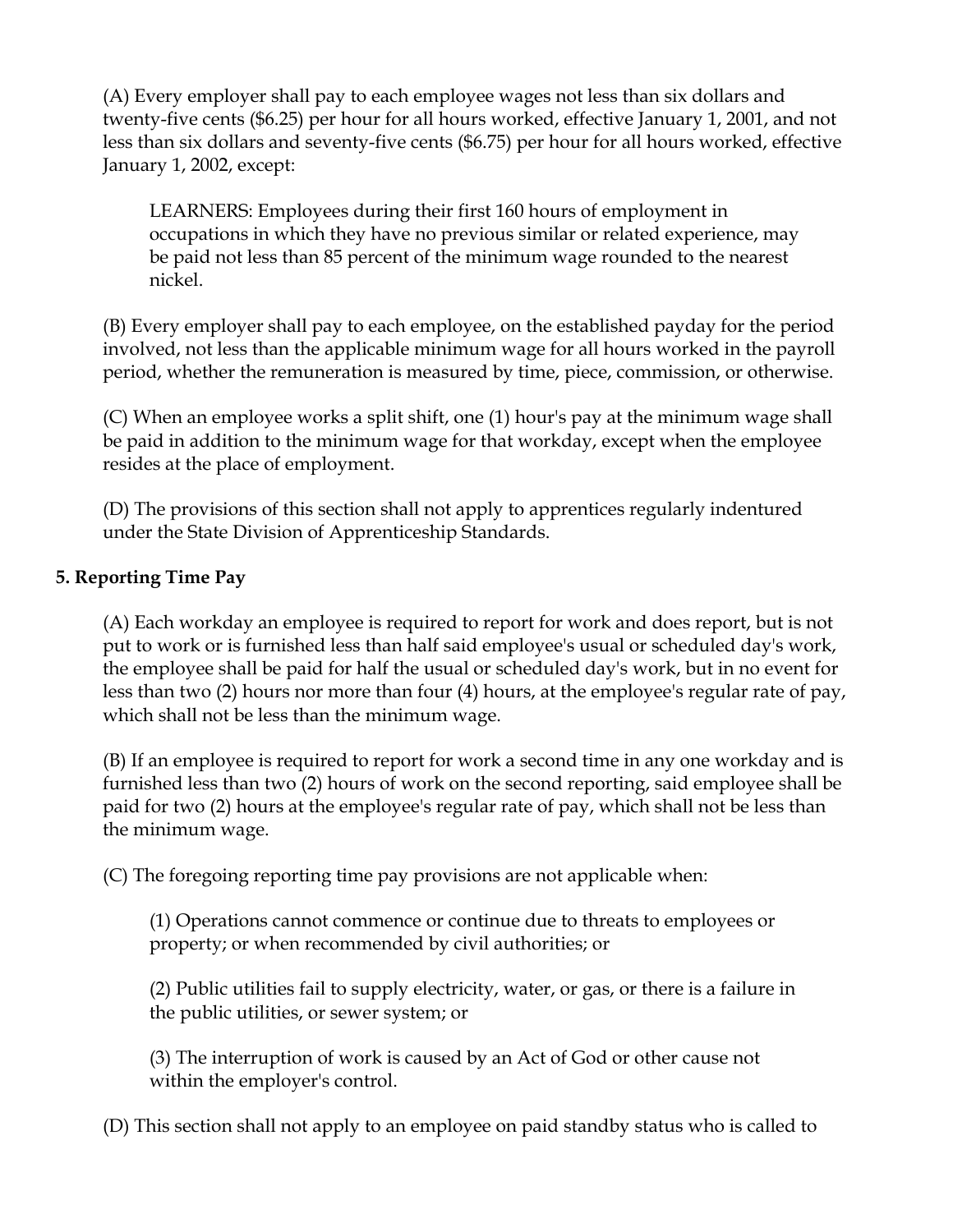perform assigned work at a time other than the employee's scheduled reporting time.

### **6. Licenses for Disabled Workers**

(A) A license may be issued by the Division authorizing employment of a person whose earning capacity is impaired by physical disability or mental deficiency at less than the minimum wage. Such licenses shall be granted only upon joint application of employer and employee and employee's representative if any.

(B) A special license may be issued to a nonprofit organization such as a sheltered workshop or rehabilitation facility fixing special minimum rates to enable the employment of such persons without requiring individual licenses of such employees.

(C) All such licenses and special licenses shall be renewed on a yearly basis or more frequently at the discretion of the Division.

(See California Labor Code, Sections 1191 and 1191.5)

### **7. Records**

(A) Every employer shall keep accurate information with respect to each employee including the following:

(1) Full name, home address, occupation and social security number.

(2) Birth date, if under 18 years, and designation as a minor.

(3) Time records showing when the employee begins and ends each work period. Meal periods, split shift intervals and total daily hours worked shall also be recorded. Meal periods during which operations cease and authorized rest periods need not be recorded.

(4) Total wages paid each payroll period, including value of board, lodging, or other compensation actually furnished to the employee.

(5) Total hours worked in the payroll period and applicable rates of pay. This information shall be made readily available to the employee upon reasonable request.

(6) When a piece rate or incentive plan is in operation, piece rates or an explanation of the incentive plan formula shall be provided to employees. An accurate production record shall be maintained by the employer.

(B) Every employer shall semimonthly or at the time of each payment of wages furnish each employee, either as a detachable part of the check, draft, or voucher paying the employee's wages, or separately, an itemized statement in writing showing: (1) all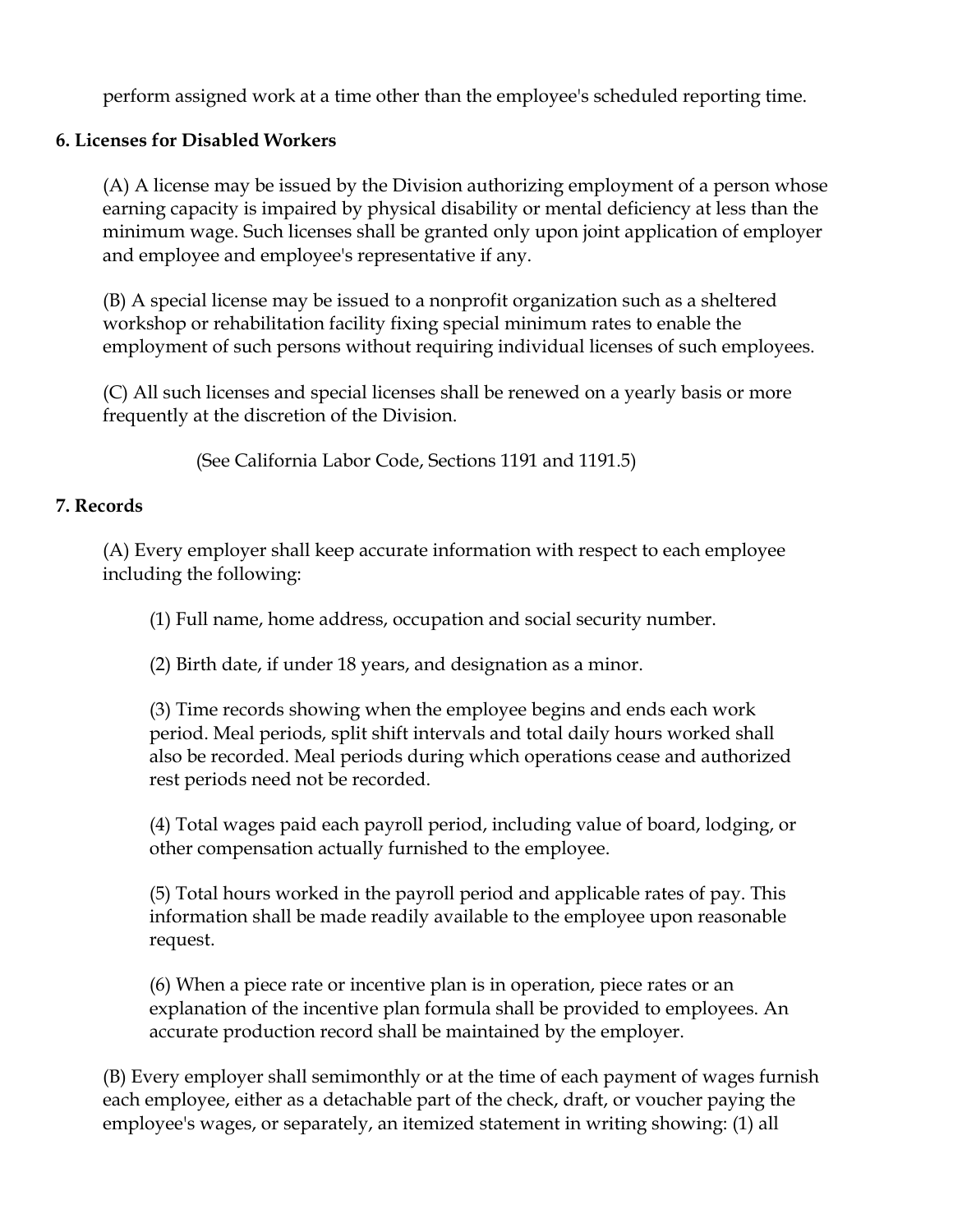deductions; (2) the inclusive dates of the period for which the employee is paid; (3) the name of the employee or the employee's social security number; and (4) the name of the employer, provided all deductions made on written orders of the employee may be aggregated and shown as one item.

(C) All required records shall be in the English language and in ink or other indelible form, properly dated, showing month, day and year, and shall be kept on file by the employer for at least three years at the place of employment or at a central location within the State of California. An employee's records shall be available for inspection by the employee upon reasonable request.

(D) Clocks shall be provided in all major work areas or within a reasonable distance thereto insofar as practicable.

### **8. Cash Shortage and Breakage**

No employer shall make any deduction from the wage or require any reimbursement from an employee for any cash shortage, breakage, or loss of equipment, unless it can be shown that the shortage, breakage, or loss is caused by a dishonest or willful act, or by the gross negligence of the employee.

### **9. Uniforms and Equipment**

(A) When uniforms are required by the employer to be worn by the employee as a condition of employment, such uniforms shall be provided and maintained by the employer. The term "uniform" includes wearing apparel and accessories of distinctive design or color.

**NOTE:** This section shall not apply to protective apparel regulated by the Occupational Safety and Health Standards Board.

(B) When tools or equipment are required by the employer or are necessary to the performance of a job, such tools and equipment shall be provided and maintained by the employer, except that an employee whose wages are at least two (2) times the minimum wage provided herein may be required to provide and maintain hand tools and equipment customarily required by the trade or craft. This subsection (B) shall not apply to apprentices regularly indentured under the State Division of Apprenticeship Standards.

**NOTE:** This section shall not apply to protective equipment and safety devices on tools regulated by the Occupational Safety and Health Standards Board.

(C) A reasonable deposit may be required as security for the return of the items furnished by the employer under provisions of subsections (A) and (B) of this section upon issuance of a receipt to the employee for such deposit. Such deposits shall be made pursuant to Section 400 and following of the Labor Code or an employer with the prior written authorization of the employee may deduct from the employee's last check the cost of an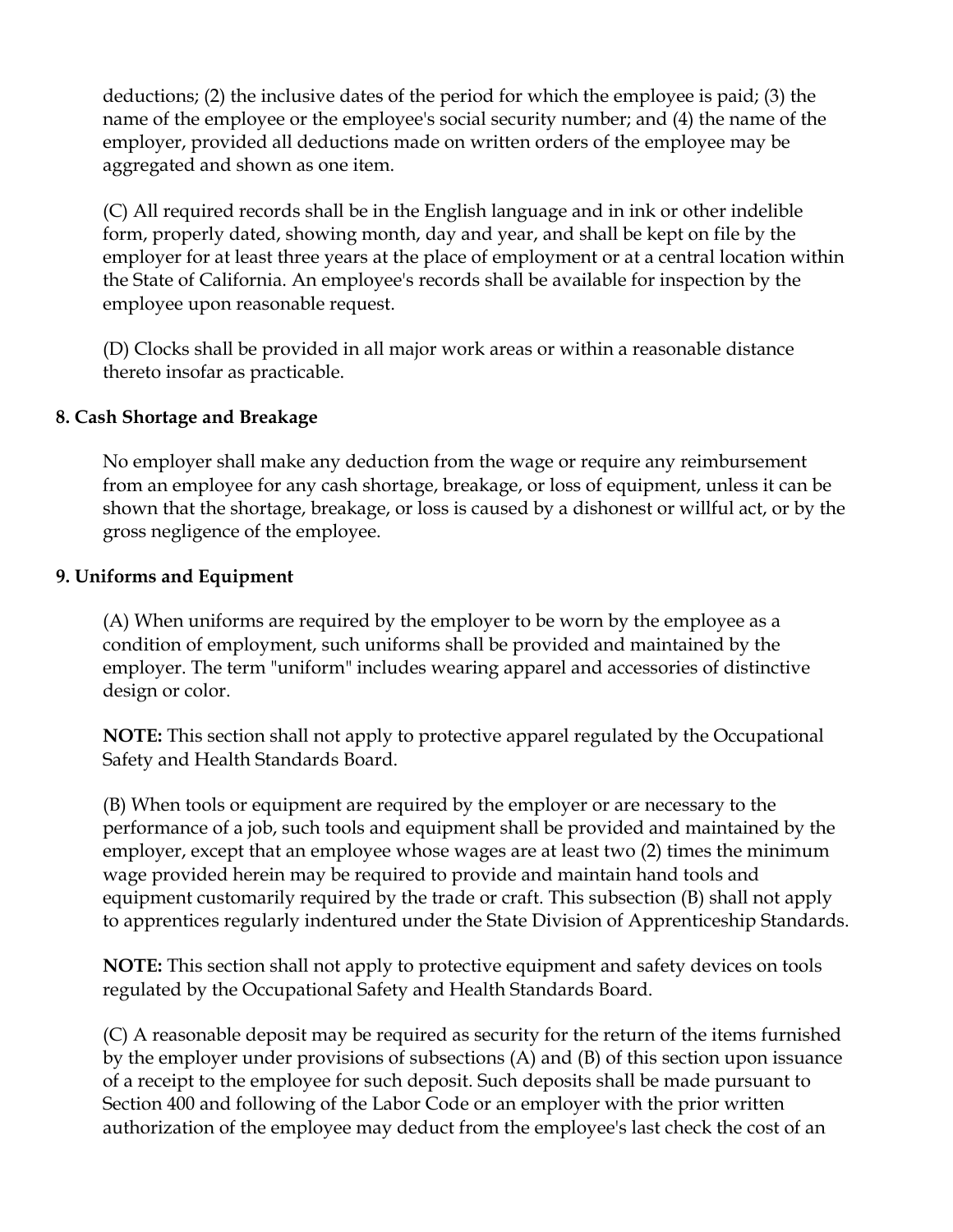item furnished pursuant to (A) and (B) above in the event said item is not returned. No deduction shall be made at any time for normal wear and tear. All items furnished by the employer shall be returned by the employee upon completion of the job.

## **10. Meals and Lodging**

(A) "Meal" means an adequate, well-balanced serving of a variety of wholesome, nutritious foods.

(C) "Lodging" means living accommodations available to the employee for full-time occupancy which are adequate, decent, and sanitary according to usual and customary standards. Employees shall not be required to share a bed.

(D) Meals or lodging may not be credited against the minimum wage without a voluntary written agreement between the employer and the employee. When credit for meals or lodging is used to meet part of the employer's minimum wage obligation, the amounts so credited may not be more than the following:

| <b>Effective Dates:</b>                                                                                                                | January 1, 2001     | January 1, 2002        |
|----------------------------------------------------------------------------------------------------------------------------------------|---------------------|------------------------|
| Lodging:                                                                                                                               |                     |                        |
| Room occupied alone                                                                                                                    | $$29.40$ per week   | $$31.75$ per week      |
| Room shared                                                                                                                            | $$24.25$ per week   | \$26.20 per week       |
| Apartment-two-thirds $(2/3)$ of the<br>ordinary rental value, and in no<br>event more than                                             | $$352.95$ per month | \$381.20 per week      |
| Where a couple are both<br>employed by the employer, two-<br>thirds $(2/3)$ of the ordinary rental<br>value, and in no event more than | \$522.10 per month  | \$563.90 per<br>lmonth |
| Meals:                                                                                                                                 |                     |                        |
| Breakfast                                                                                                                              | \$2.25              | \$2.45                 |
| Lunch                                                                                                                                  | \$3.10              | \$3.35                 |
| Dinner                                                                                                                                 | \$4.15              | \$4.50                 |

(D) Meals evaluated as part of the minimum wage must be bona fide meals consistent with the employee's work shift. Deductions shall not be made for meals not received or lodging not used.

(E) If, as a condition of employment, the employee must live at the place of employment or occupy quarters owned or under the control of the employer, then the employer may not charge rent in excess of the values listed herein.

### **11. Meal Periods**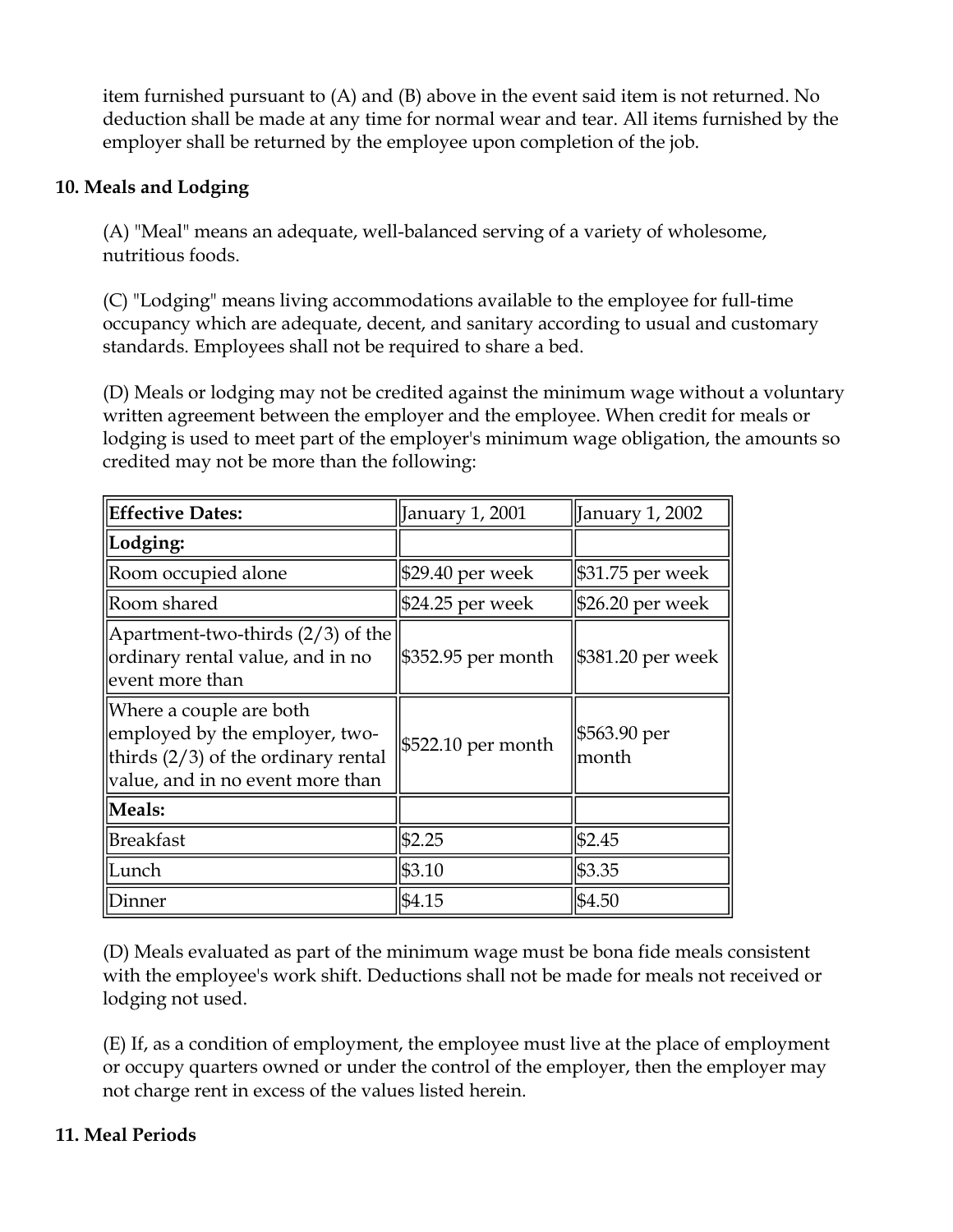(A) No employer shall employ any person for a work period of more than five (5) hours without a meal period of not less than 30 minutes, except that when a work period of not more than six (6) hours will complete the day's work the meal period may be waived by mutual consent of the employer and the employee.

(B) An employer may not employ an employee for a work period of more than ten (10) hours per day without providing the employee with a second meal period of not less than 30 minutes, except that if the total hours worked is no more than 12 hours, the second meal period may be waived by mutual consent of the employer and the employee only if the first meal period was not waived.

(C) Unless the employee is relieved of all duty during a 30 minute meal period, the meal period shall be considered an "on duty" meal period and counted as time worked. An "on duty" meal period shall be permitted only when the nature of the work prevents an employee from being relieved of all duty and when by written agreement between the parties an on-the-job paid meal period is agreed to. The written agreement shall state that the employee may, in writing, revoke the agreement at any time.

is not provided. (D) If an employer fails to provide an employee a meal period in accordance with the applicable provisions of this order, the employer shall pay the employee one (1) hour of pay at the employee's regular rate of compensation for each workday that the meal period

(E) In all places of employment where employees are required to eat on the premises, a suitable place for that purpose shall be designated.

**(F) The section shall not apply to any public transit bus driver covered by a valid collective bargaining agreement if the agreement expressly provides for meal periods for those employees, final and binding arbitration of disputes concerning application of its meal period provisions, premium wage rates for all overtime hours worked, and regular hourly rate of pay of not less than 30 percent more than the State minimum wage rate.** 

# **12. Rest Periods**

(A) Every employer shall authorize and permit all employees to take rest periods, which insofar as practicable shall be in the middle of each work period. The authorized rest period time shall be based on the total hours worked daily at the rate of ten (10) minutes net rest time per four (4) hours or major fraction thereof. However, a rest period need not be authorized for employees whose total daily work time is less than three and one-half (3  $\frac{1}{2}$ ) hours. Authorized rest period time shall be counted as hours worked for which there shall be no deduction from wages.

(B) If an employer fails to provide an employee a rest period in accordance with the applicable provisions of this order, the employer shall pay the employee one (1) hour of pay at the employee's regular rate of compensation for each workday that the rest period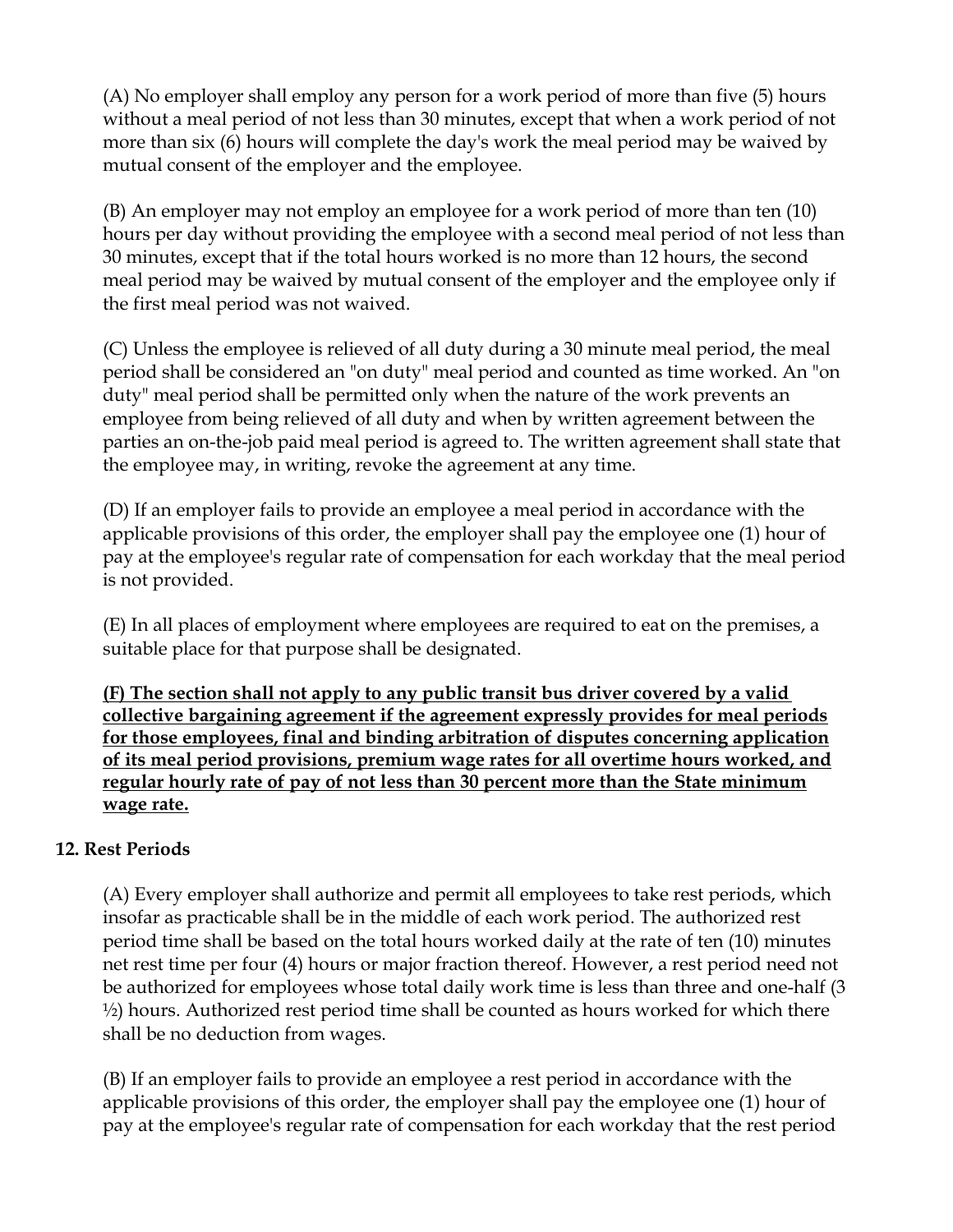is not provided.

**(C) This section shall not apply to any public transit bus driver covered by a valid collective bargaining agreement if the agreement expressly provides for rest periods for those employees, final and binding arbitration of disputes concerning application of its rest period provisions, premium wage rates for all overtime hours worked, and regular hourly rate of pay of not less than 30 percent more than the State minimum wage rate.** 

# **13. Change Rooms and Resting Facilities**

(A) Employers shall provide suitable lockers, closets, or equivalent for the safekeeping of employees' outer clothing during working hours, and when required, for their work clothing during non-working hours. When the occupation requires a change of clothing, change rooms or equivalent space shall be provided in order that employees may change their clothing in reasonable privacy and comfort. These rooms or spaces may be adjacent to but shall be separate from toilet rooms and shall be kept clean.

**NOTE:** This section shall not apply to change rooms and storage facilities regulated by the Occupational Safety and Health Standards Board.

(B) Suitable resting facilities shall be provided in an area separate from the toilet rooms and shall be available to employees during work hours.

# **14. Seats**

(A) All working employees shall be provided with suitable seats when the nature of the work reasonably permits the use of seats.

(C) When employees are not engaged in the active duties of their employment and the nature of the work requires standing, an adequate number of suitable seats shall be placed in reasonable proximity to the work area and employees shall be permitted to use such seats when it does not interfere with the performance of their duties.

# **15. Temperature**

(A) The temperature maintained in each work area shall provide reasonable comfort consistent with industry-wide standards for the nature of the process and the work performed.

(B) If excessive heat or humidity is created by the work process, the employer shall take all feasible means to reduce such excessive heat or humidity to a degree providing reasonable comfort. Where the nature of the employment requires a temperature of less than 60° F., a heated room shall be provided to which employees may retire for warmth, and such room shall be maintained at not less than 68°.

(C) A temperature of not less than 68° shall be maintained in the toilet rooms, resting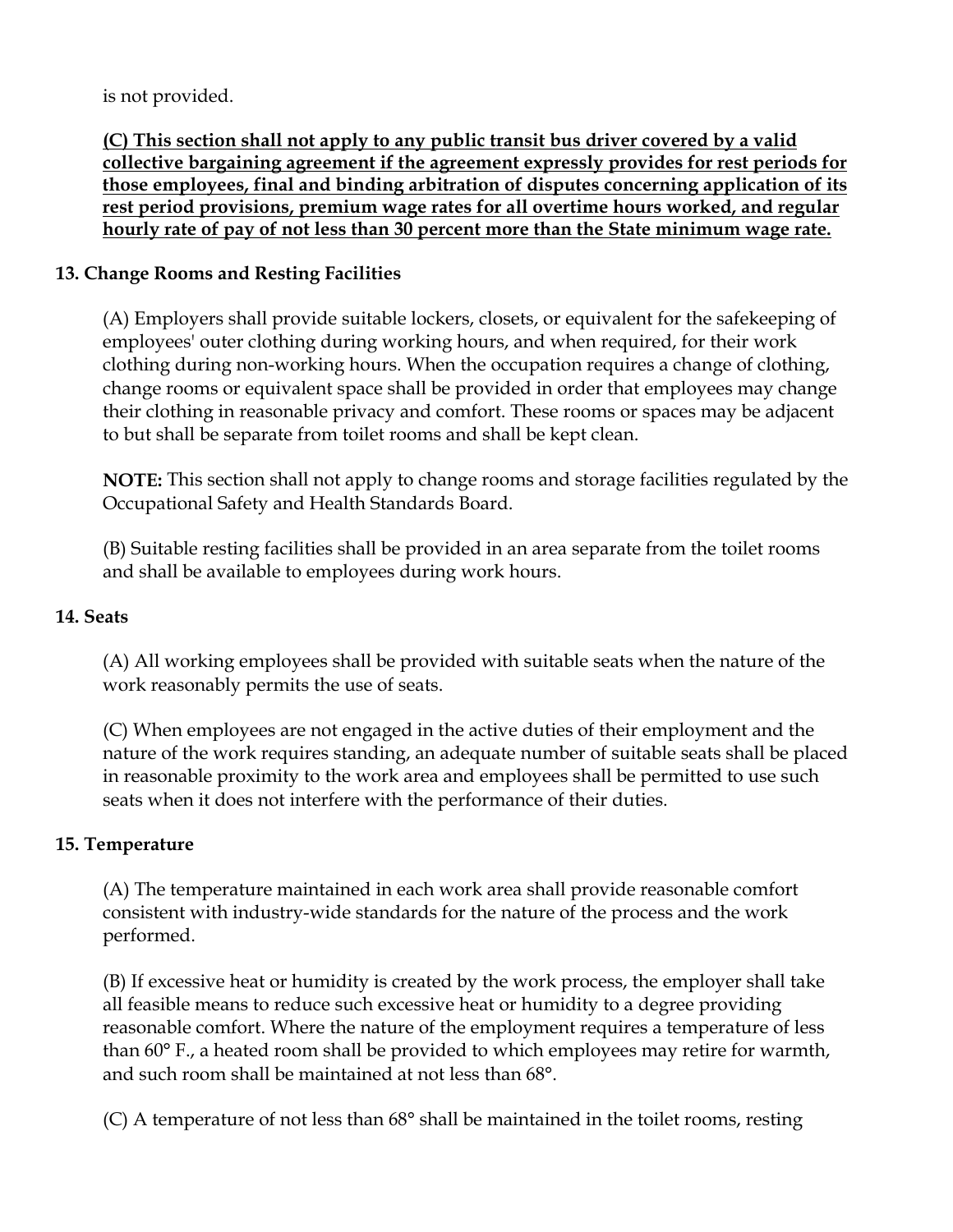rooms, and change rooms during hours of use.

(F) Federal and State energy guidelines shall prevail over any conflicting provision of this section.

### **16. Elevators**

Adequate elevator, escalator or similar service consistent with industry-wide standards for the nature of the process and the work performed shall be provided when employees are employed four floors or more above or below ground level.

### **17. Exemptions**

If, in the opinion of the Division after due investigation, it is found that the enforcement of any provision contained in Section 7, Records; Section 12, Rest Periods; Section 13, Change Rooms and Resting Facilities; Section 14, Seats; Section 15, Temperature; or Section 16, Elevators, would not materially affect the welfare or comfort of employees and would work an undue hardship on the employer, exemption may be made at the discretion of the Division. Such exemptions shall be in writing to be effective and may be revoked after reasonable notice is given in writing. Application for exemption shall be made by the employer or by the employee and/or the employee's representative to the Division in writing. A copy of the application shall be posted at the place of employment at the time the application is filed with the Division.

**18. Filing Reports** (See California Labor Code, Section 1174(a))

**19. Inspection** (See California Labor Code, Section 1174)

**20. Penalties** (See California Labor Code, Section 1199)

(A) In addition to any other civil penalties provided by law, any employer or any other person acting on behalf of the employer who violates, or causes to be violated, the provisions of this order, shall be subject to the civil penalty of:

(1) Initial Violation -- \$50.00 for each underpaid employee for each pay period during which the employee was underpaid in addition to the amount which is sufficient to recover unpaid wages.

(2) Subsequent Violations -- \$100.00 for each underpaid employee for each pay period during which the employee was underpaid in addition to an amount which is sufficient to recover unpaid wages.

(3) The affected employee shall receive payment of all wages recovered.

(B) The labor commissioner may also issue citations pursuant to California Labor Code Section 1197.1 for non-payment of wages for overtime work in violation of this order.